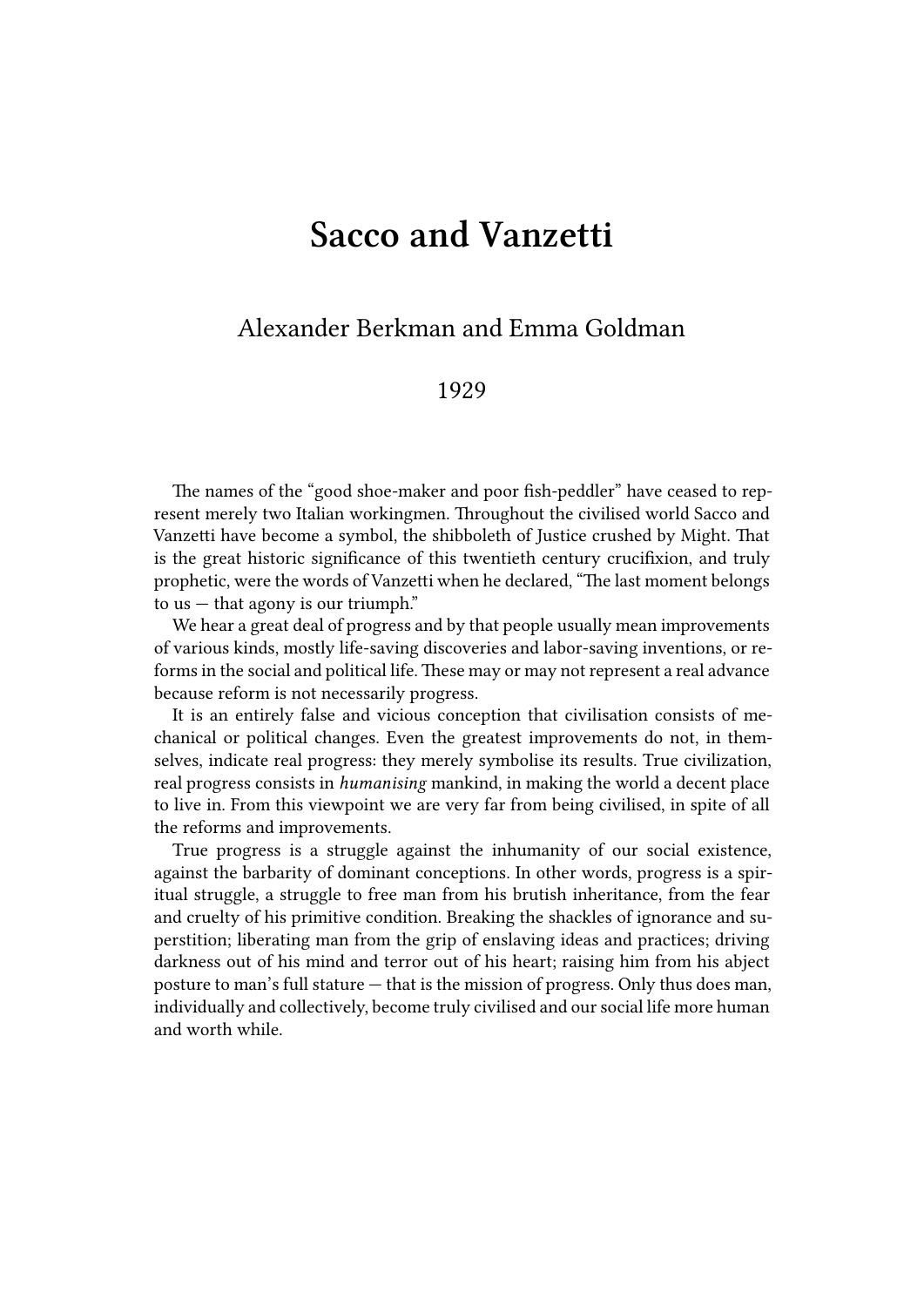*This* struggle marks the real history of progress. Its heroes are not the Napoleons and the Bismarcks, not the generals and politicians. Its path is lined with the unmarked graves of the Saccos and Vanzettis of humanity, dotted with the auto-da-fé, the torture chambers, the gallows and the electric chair. To those martyrs of justice and liberty we owe what little of real progress and civilization we have today.

The anniversary of our comrades' death is therefore by no means an occasion for mourning. On the contrary, we should rejoice that in this time of debasement and degradation, in the hysteria of conquest and gain, there are still *men* that dare defy the dominant spirit and raise their voices against inhumanity and reaction: That there are still men who keep the spark of reason and liberty alive and have the courage to die, and die triumphantly, for their daring.

For Sacco and Vanzetti died, as the entire world knows today, because they were Anarchists. That is to say, because they believed and preached human brotherhood and freedom. As such, they could expect neither justice nor humanity. For the Masters of Life can forgive any offense or crime but never an attempt to undermine their security on the backs of the masses. Therefore Sacco and Vanzetti had to die, notwithstanding the protests of the entire world.

Yet Vanzetti was right when he declared that his execution was his greatest triumph, for all through history it has been the martyrs of progress that have ultimately triumphed. Where are the Caesars and Torquemadas of yesterday? Who remembers the names of the judges who condemned Giordano Bruno and John Brown? The Parsons and the Ferrers, the Saccos and Vanzettis live eternal and their spirits still march on.

Let no despair enter our hearts over the graves of Sacco and Vanzetti. The duty we owe them for the crime we have committed in permitting their death is to keep their memory green and the banner of their Anarchist ideal high. And let no nearsighted pessimist confuse and confound the true facts of man's history, of his rise to greater manhood and liberty. In the long struggle from darkness to light, in the age-old fight for greater freedom and welfare, it is the rebel, the martyr who has won. Slavery has given way, absolutism is crushed, feudalism and serfdom had to go, thrones have been broken and republics established in their stead. Inevitably, the martyrs and their ideas have triumphed, in spite of gallows and electric chairs. Inevitably, the people, the masses, have been gaining on their masters, till now the very citadels of Might, Capital and the State, are being endangered. Russia has shown the direction of the further progress by its attempt to eliminate both the economic and political master. That initial experiment has failed, as all first great social revaluations require repeated efforts for their realisation. But that magnificent historic failure is like unto the martyrdom of Sacco and Vanzetti — the symbol and guarantee of ultimate triumph.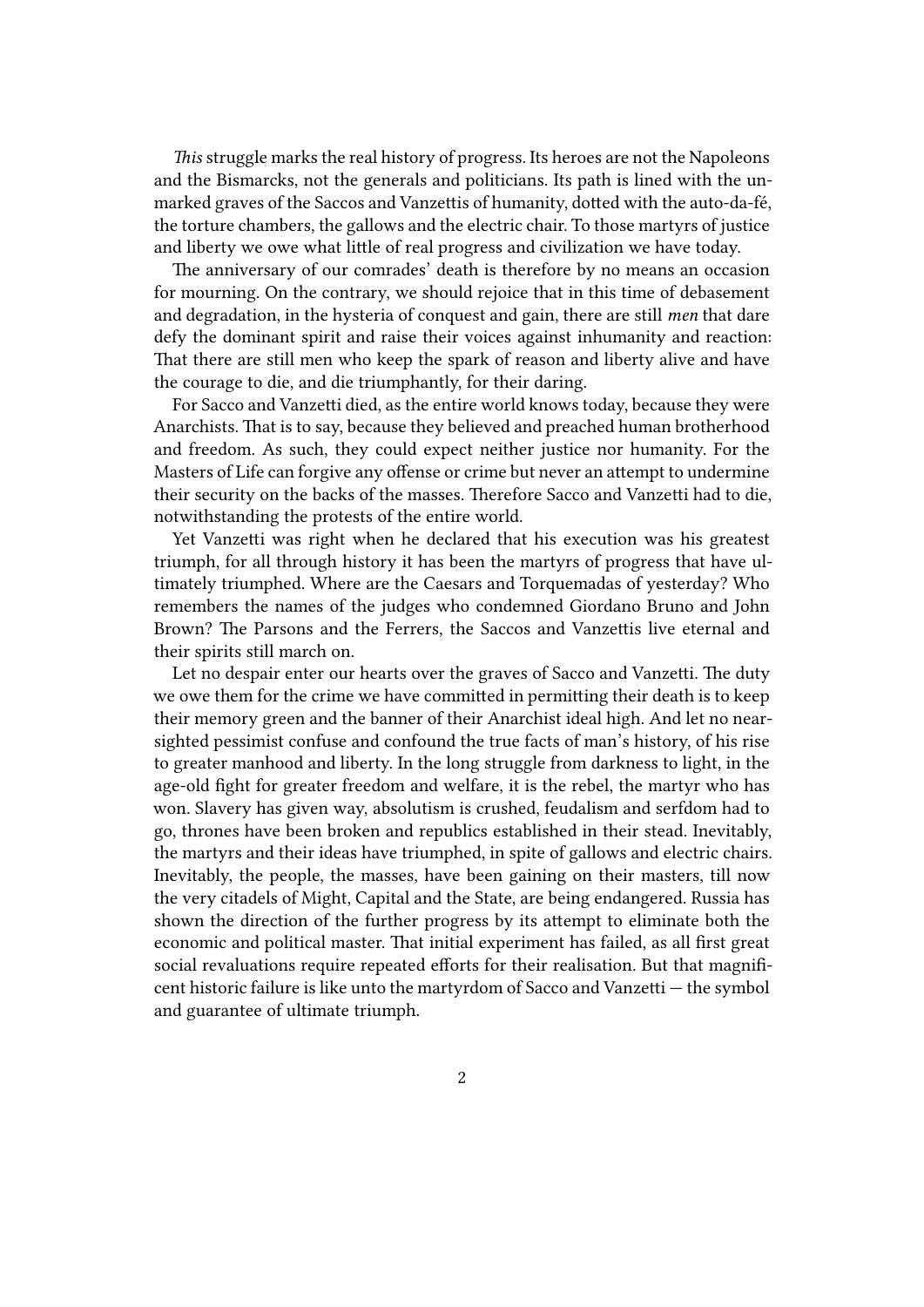Let it be clearly remembered, however, that the failure of *first* attempts at fundamental social change is always due to the false method of trying to establish the *New* by *Old* means and practices. The *New* can conquer only *by means of its own new spirit*. Tyranny lives by suppression; Liberty thrives on freedom. The fatal mistake of the great Russian Revolution was that it tried to establish *new* forms of social and economic life on the *old* foundation of coercion and force. The entire development of human society has been *away* from coercion and government, away from authority towards greater freedom and independence. In that struggle the spirit of liberty has ultimately won out. In the same direction lies further achievement. All history proves it and Russia is the most convincing recent demonstration of it. Let us then learn that lesson and be inspired to greater efforts in behalf of a new world of humanity and freedom, and may the triumphant martyrdom of Sacco and Vanzetti give us greater strength and endurance in this superb struggle.

France: July, 1929.